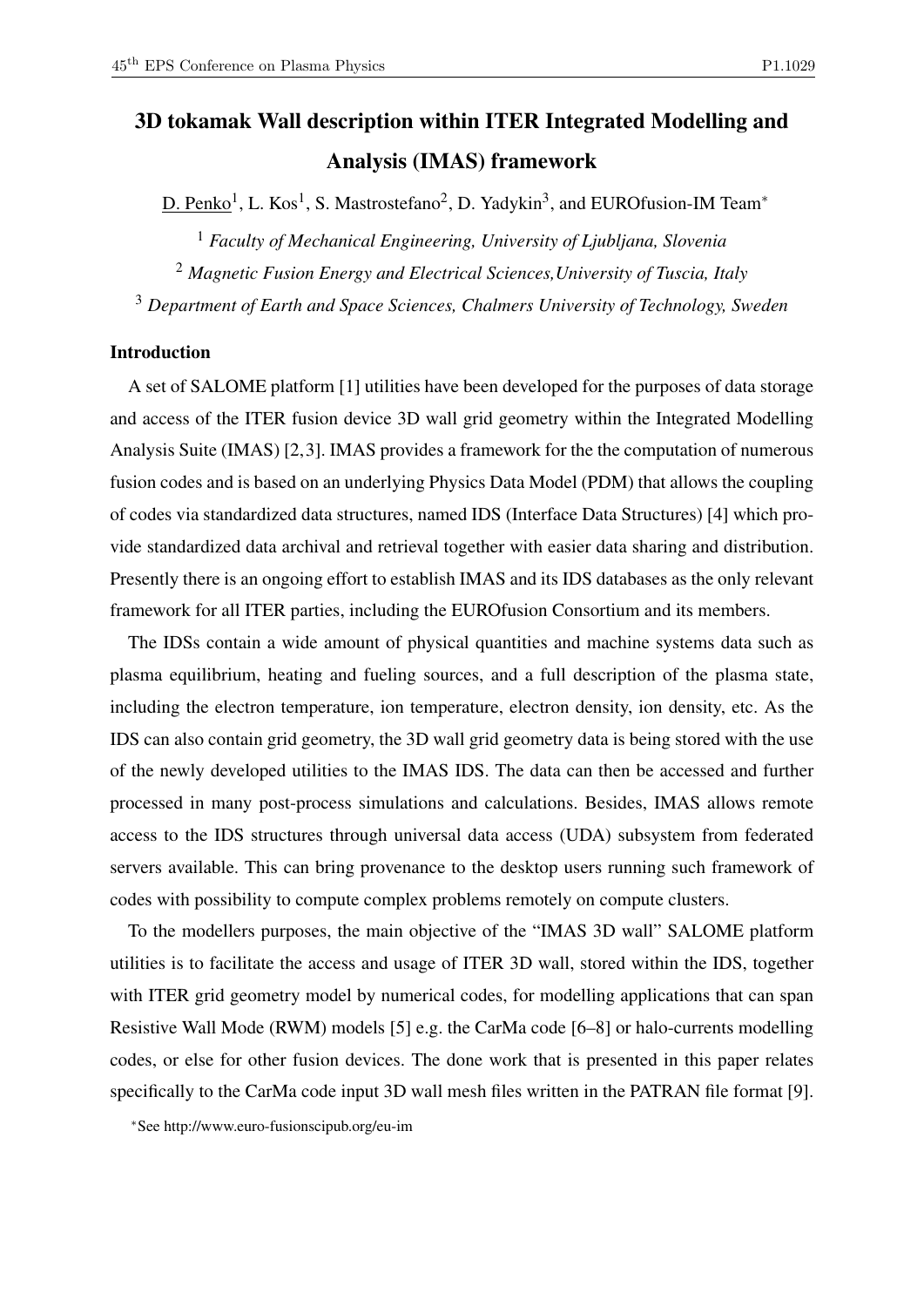## Developed SALOME utilities

All developed utilities are embedded within the SALOME platform as additional tools. They provide the means to extract the SALOME mesh object grid geometry and write it to the IDS and vice-versa, as shown in Fig. 1. In addition, tools for conversion between the SALOME mesh object and PATRAN file format were developed too, as the CarMa code uses PATRAN format for describing the 3D wall mesh.



Figure 1: Workflow from mesh file format to IDS.

The developed tools are:

- **SMESH2IDS**, a tool that extracts grid geometry description from the SALOME mesh object and stores it to the Wall IDS, specifically to the GGD (General Grid Description) IDS structure, within the IDS datatree structure.
- **IDS2SMESH**, a tool to read the grid geometry from the Wall IDS GGD structure and use it to construct the SALOME mesh object.
- PATRAN2SMESH, a tool to generate a SALOME mesh object out from the selected file containing grid geometry description in PATRAN format. CarMa code takes such mesh file as an input for further calculation.
- SMESH2PATRAN, a tool to export the SALOME mesh object grid description to a PATRAN file.

## Tools usage and results

The procedure to transform the ITER tokamak 3D wall grid geometry that is being stored in a PATRAN or any other mesh file format to IDS would be to first import the mesh to the SALOME and creating the SA-LOME mesh object from it. In the SALOME interface the newly created mesh can be viewed or further modified by the user if needed. Then by running the SMESH2IDS tool on the new mesh object its 3D wall

| Write SMESH mesh to IDS $(\vee)$ $(\wedge)$<br>$\times$ |        |
|---------------------------------------------------------|--------|
| Shot                                                    | 18621  |
| Run                                                     | 1      |
| User                                                    | penkod |
| Device                                                  | iter   |
| Version                                                 | 3      |
| GGD                                                     | wall   |
| Close<br>Help<br>Apply                                  |        |

Figure 2: SMESH2IDS GUI window.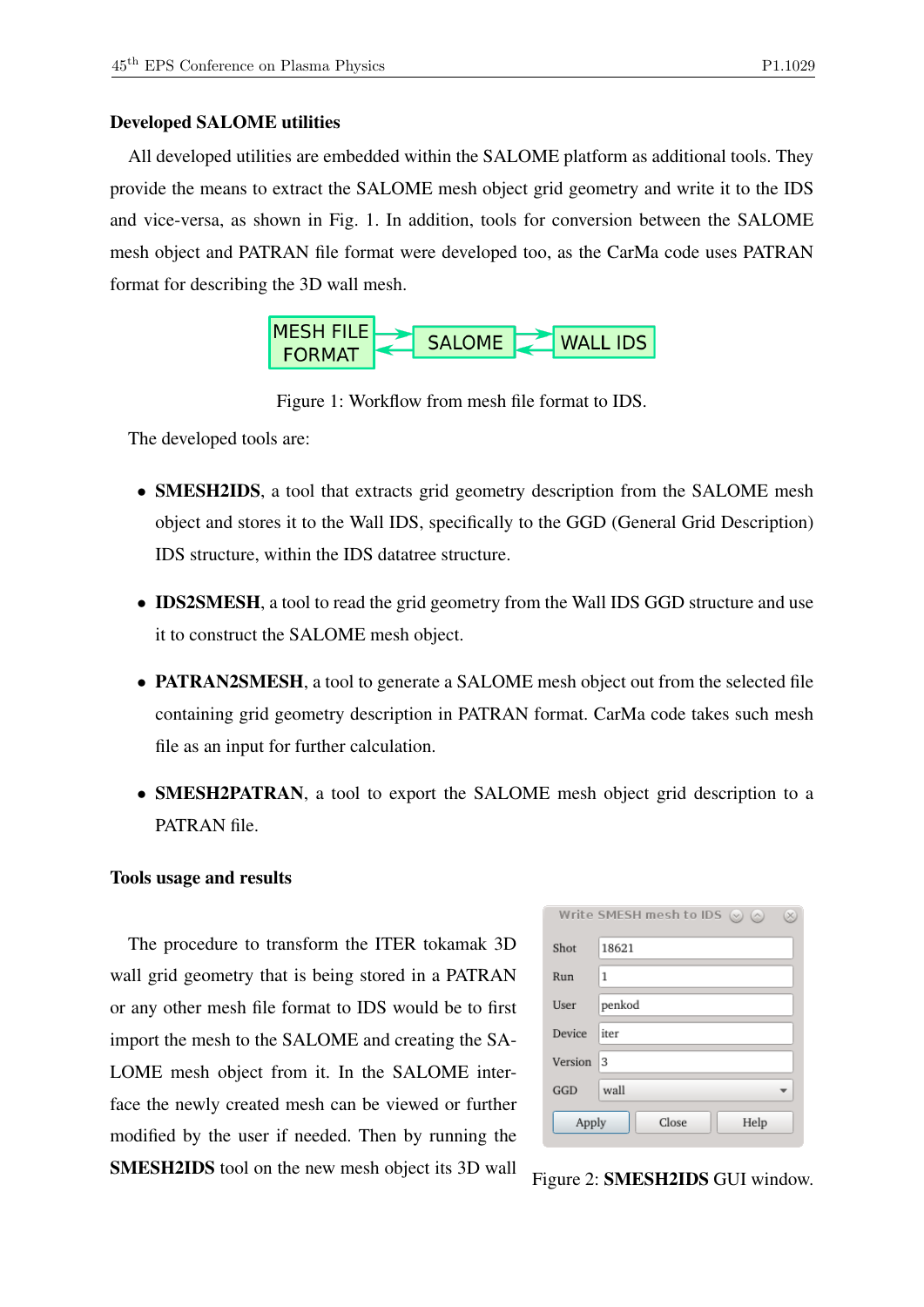grid geometry is stored to the specified IDS by setting the parameters of the IDS, to which the grid is to be stored, in the SMESH2IDS GUI, as shown in Fig. 2.

The data stored within the IDS can then be exported back to SALOME with the use of the IDS2SMESH tool, again generating the SALOME mesh object. Then the mesh can be transformed back to either PATRAN file format with the use of the SMESH2PATRAN tool or exported to any other SALOME supported file format such as DAT, STL, MED etc. In Fig. 3 are presented simplified hexahedral and low-detailed triangular surface mesh of a single ITER tokamak 3D wall segment model. The simplified mesh was obtained by extracting the grid from the CarMa input PATRAN file using PATRAN2SMESH. Both meshes can be written to the Wall IDS with the SMESH2IDS tool. A simplified vessel mesh prepared for writing to the wall IDS is shown in Fig. 4.



Figure 3: Representation of a simplified hexahedral (a) and low-detailed triangular surface (b) mesh of a single ITER tokamak 3D wall segment model.



Figure 4: Mesh of a low feature vessel.